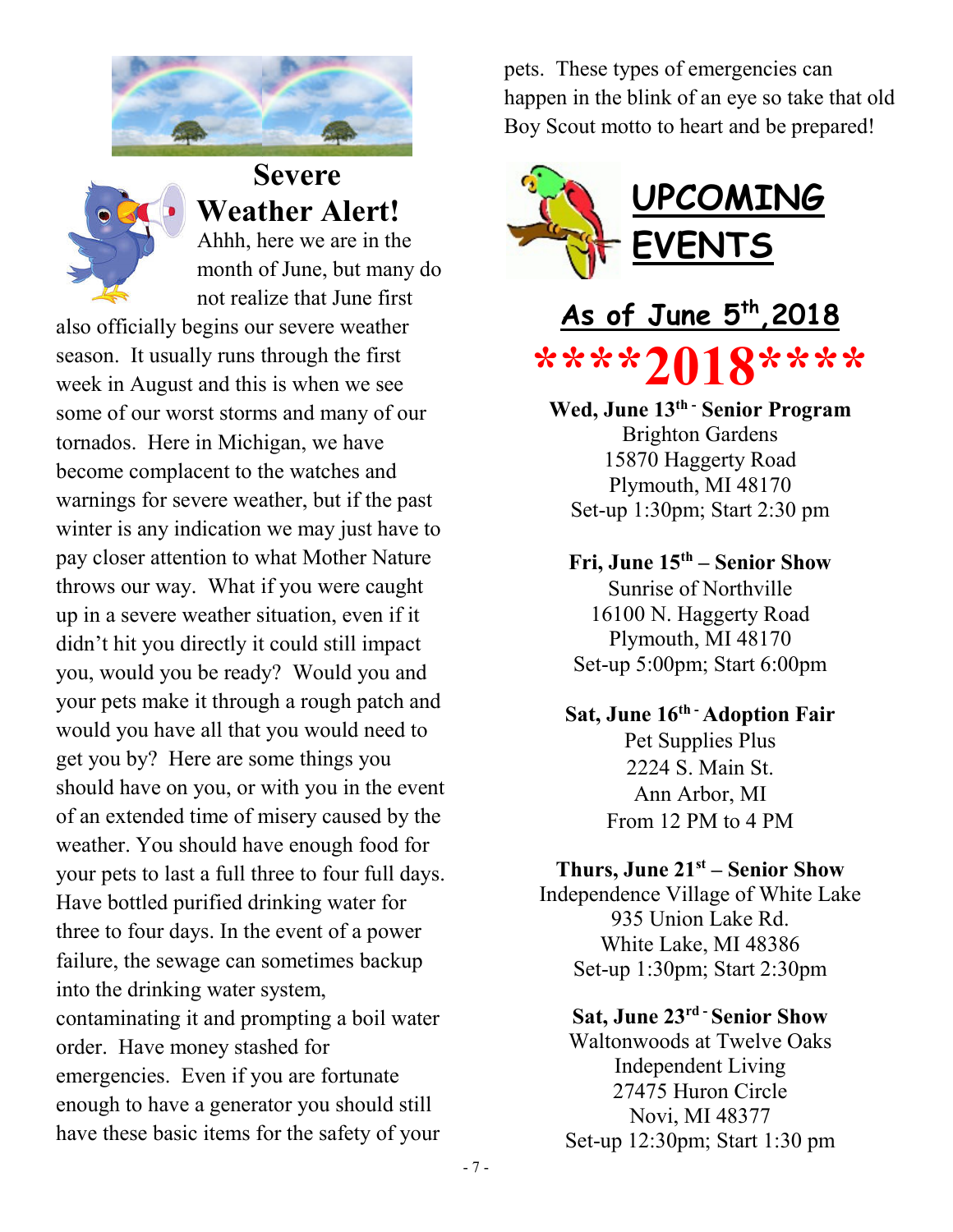# Thurs, June  $28^{th}$  – Senior Show

American House 5859 W. Maple Road West Bloomfield, MI 48322 Set-up 2:30 pm; Start 3:30pm

#### Sat, June  $30<sup>th</sup>$  – Senior Show

White Lake Township Library 7527 E. Highland Road White Lake, MI 48383 Set-up 10:00am; Start 11:00am

#### Fri, July  $6<sup>th</sup>$  – Senior Show

Sisters of Mercy - McAuley Center 28750 W. 11 Mile Road Farmington Hills, MI 48336 Set-up 2:00pm; Start 3:00pm

#### Tue, July 10<sup>th</sup> - Library Show

River Rouge Public Library 221 Burke River Rouge, MI 48218 Set-Up 2:00pm; Start 3:00pm

#### Fri, July 20th –Senior Program

Cedarbrook Senior Living 15700 Haggerty Road Plymouth, MI 48170 Set-Up 1:00pm; Start 2:00pm

#### Tue, July 24<sup>th</sup> - Library Show

Ecorse Public Library 4184 West Jefferson Ecorse, MI 48229 Set-Up 12:00pm; Start 1:00 pm

#### Sat, July 28<sup>th</sup> – Garden City Library Outdoor Craft Fair

Garden City Public Library 31735 Maplewood Garden City, MI 48135 Set-Up at Noon; Event 1:00-4:00 We will be setting up 2 pop-ups

### Tues, August 21st – Senior Program

American House – Elmwood 2251 West Auburn Road Rochester Hills, MI 48309 Set-Up 2:30pm; Start 3:30pm

# Ypsilanti Heritage Festival

Fri, Aug 24th – 12:00PM to 8:00PM Sat, Aug 25th - 10:00AM to 8:00 PM

#### Sun, Aug 26<sup>th</sup> - 11:00AM to 6:00 PM Possibility of setting up Thursday Evening

More Details as they become available

#### Sat, Sept 8<sup>th -</sup> Canary and Finch Breeders Bird Fair

Livonia Elks Lodge #2246 31117 Plymouth Rd. Livonia, MI 48150 \$3.00 admission 9:00 AM to 3:00 PM \*\* Our Club Has A Booth At This Event\*\*

## Mon, Sept. 17<sup>th</sup> – Senior Program

American House – Southland 25250 Eureka Taylor, MI 48180 Set-Up 1:00pm; Start 2:00pm

# Sat, Sept. 22nd - Senior Show

Huron Woods Towsley Health Building 5361 McAuley Dr. Ann Arbor, MI 48106 Set-up 1:30pm; Start 2:30 pm

# Tues, Sept. 25<sup>th</sup> – Senior Program

American House – Freedom Place 3565 S. Adams Rd. Rochester Hills, MI 48309 Set-Up 12:30pm; Start 1:30pm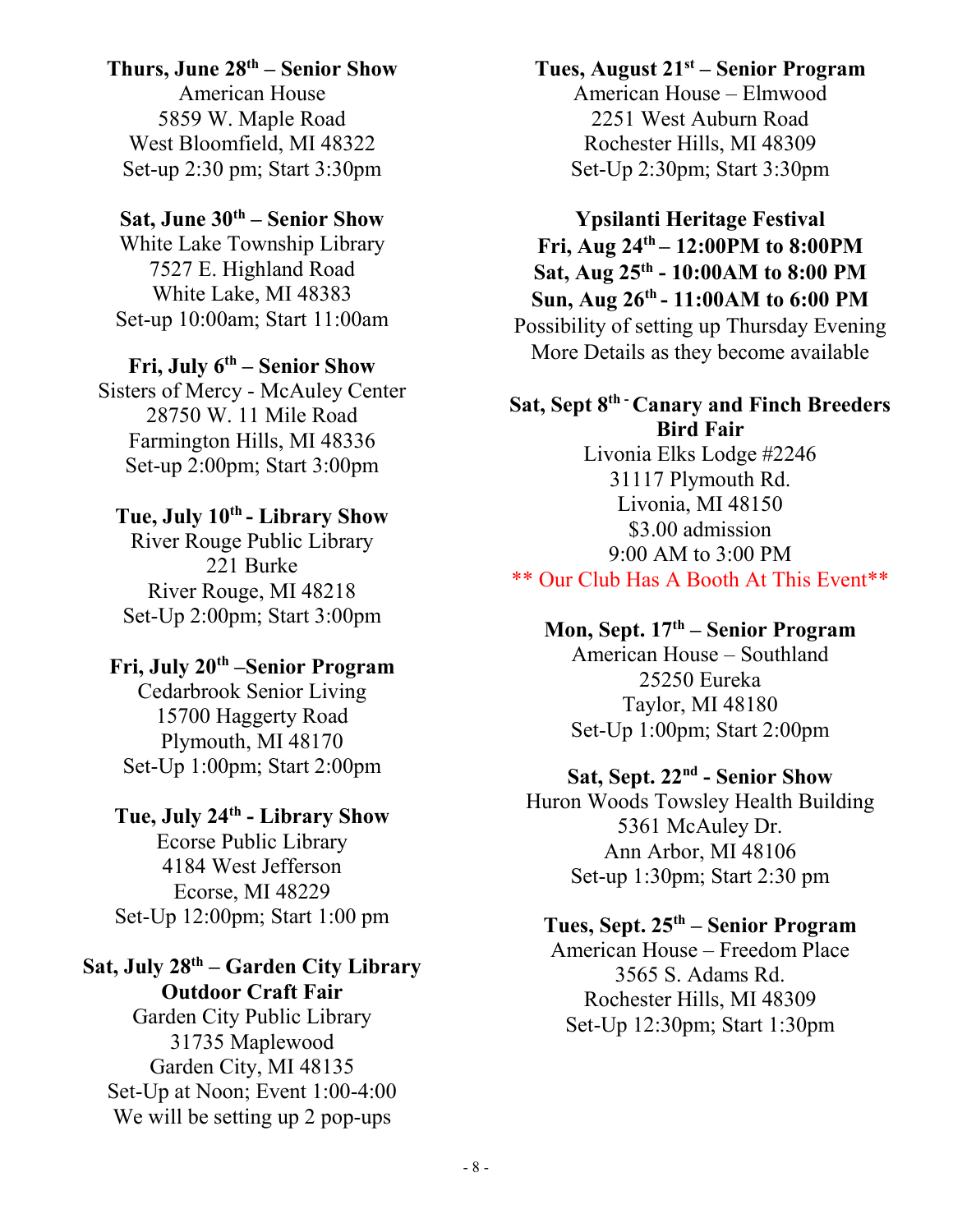Guardians for Animals Pet Expo Sat, Oct  $20^{th} - 10:00am - 5:00pm$ 

Sun, Oct  $21^{st} - 11:00am - 4:00pm$ Madison Place 876 Horace Brown Drive Madison Heights, MI 48071 We hopefully will be setting up on Friday like last year

Sat, Nov. 3rd - Senior Show Huron Woods Towsley Health Building 5361 McAuley Dr. Ann Arbor, MI 48106 Set-up 1:30pm; Start 2:30 pm

#### PET EXPO

Fri, Nov. 9th - 2pm to 8pm Sat, Nov.  $10^{th}$  - 10am to 8pm Sun, Nov.  $11<sup>th</sup>$  - 10am to 5pm Suburban Collection Showplace 46100 Grand River Novi, MI 48374 We will be setting up on Thursday Nov. 8<sup>th</sup> most likely around 9:00 am. Please remember no birds will be allowed through the front door.

#### \*\*\*NOTE\*\*\*\*\*\*NOTE\*\*\*\*\*\*NOTE\*\*\*

 There has been some confusion from the loyal readers of Bird Droppings as to which events they are allowed to bring their own bird(s) to. As a point of reference and for future information please we want everyone to be aware that when you see the line:

\*\*\*Our Club Has a Booth at This Event\*\*\*

following or "Educational Show" preceding an event listing it means we are attending the event in an official capacity representing our club and rescue. At these events all club members are welcomed to bring their feathered companions with them. Also please note that our space is very limited at some of these events but don't let this stop

you from joining us, we will find a way for you and your birdie buddy to fit in and enjoy the fun.



# BIRD SHOWS

Throughout the year we contract shows and outdoor events. Educational senior

shows are at different independent and assisted living homes and nursing homes. Educational shows are at schools and libraries. These are one day events and normally take about three hours. Outdoor and indoor fairs can be two to three day events that last up to ten hours in a day. If the event is outdoors we set up a pop-up canopy with screened in sides.

We want to invite all of our new members to consider joining us at these fund raising venues. If you're not sure about bringing your own bird that's OK we always need help even if it's only for a few hours. If you have never done one of our educational shows they are a lot of fun and are very well received. Come and join us for a good time.



# Consider these factors before you purchase a bird By Don J. Harris, DVM Purchasing a new bird is an act

that requires much forethought and planning. Some potential bird owners research a new car purchase with far more diligence than they do a new pet. But, because some parrots live as long as 50-60+ years, impulse buying may have repercussions that last for decades—much longer than a new car. Here are a few aspects to consider when purchasing a bird. Does this particular bird fit your lifestyle? Does the species enjoy a busy and noisy environment with a lot of people interacting, or would it do better in a quieter more isolated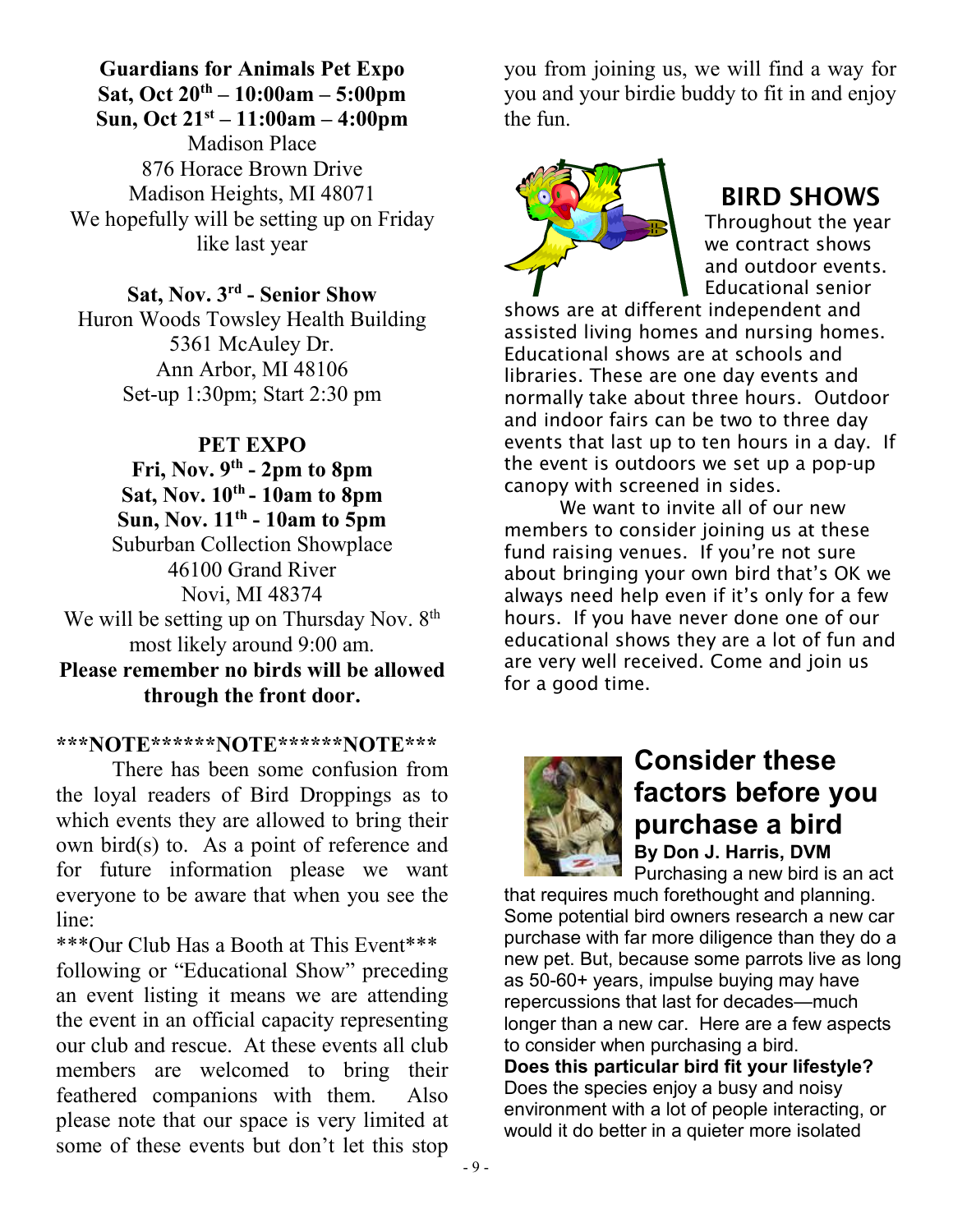#### AVIAN VETERINANRIANS

\*\*This is a list of veterinarians who are qualified to treat birds. Meaning, they are able to do diagnostic exams and treatments, not just clip wigs and toenails. Rainbow Feathers Bird Club does not endorse a specific doctor, clinic or hospital. This list assists in the search for avian vets. It is not, however, allinclusive.\*\*

Ann Arbor, MI 48104 All Creatures Animal Clinic 3382 Washtenaw Avenue (734)973-1884 (Drs. Alexander & Zechar)

Ann Arbor, MI 48103 Animal Kingdom Vet Hospital 4920 Ann Arbor-Saline Road (734) 913-0003 (Drs. Daldin-Marsh, Hochstein & Lake)

Birch Run, MI 48415 Frankenmuth-Birch Run Veterinary Hospital 9339 Gera Road (989) 652-6689 (Dr. Kimberlee Buck)

Birmingham, MI 48009 Birmingham Veterinary Clinic 33788 Woodward Avenue (248) 647-5474 (Dr. Christine Glikis-Fernandez)

Bloomfield Hills, MI 48302 Ross Animal Hospital for Animals 880 W. Long Lake (248) 642-2050

Canton, MI 48187 Canton Center Animal Hospital 5900 Canton Center Road North (734) 459-1400 (Drs. Grzanowski & Moran)

Clinton Twp., MI 48038-2794 Parkway Small Animal & Exotic Hosp 39321 Garfield Road (586) 416-8800 (Drs. Bankstahl, Pope, Golombek & Engel)

Commerce Twp., MI 48382 Lakeside Animal Hospital 2645 Union Lake (248) 363-0822 (Dr. J.A. Brooks)

Commerce Twp., MI 48390 Vet Select Animal Hospital 1010 W. Oakley Park Road (248) 926-9696 (Dr. Andrea Maceri)

Dearborn, MI 48124 Dearborn Family Pet Care 24909 Michigan Avenue (313) 561-5920 (Dr. Cheryl Good)

Detroit, MI 48214 Harvey Animal Hospital 18479 Mack Ave. (313) 882-3026 (Dr. Rebecca Coll)

Detroit, MI 48214 Jefferson Veterinary Clinic 11300 E. Jefferson Street (313) 822-2555 (Dr. Schacht)

Farmington Hills, MI 48336 Jeffrey Animal Hospital 20720 Middlebelt Road (248) 471-3636

(Dr. Demetriou)

Highland, MI 48357 Highland Veterinary Hospital 1255 South Milford Road (248) 887-3755 (Drs. Groehn &Wilson)

Howell, MI 48843 Countryside Veterinary Hospital 2745 East Grand River Avenue (517) 546-5714

Jackson, MI 49201 Crossroads Animal Hospital 3232 North Dettman Road (517) 784-1111 (Drs. Howe & Harshbarger)

Livonia, MI 48152 Sheehy Animal Hospital 18790 Middlebelt Rd. (248) 615-7670 (Dr. Sharon Sheehy)

Livonia, MI 48154 Strong Veterinary Hospital 29212 5 Mile Rd. (734) 427-6360

Novi, MI 48375 Breckenridge Veterinary 21524 Novi Rd. (248) 344-8649 (Dr. Joseph Osbourne)

Plainwell, MI 49080-1067 Bluegrass Animal Hospital 594 10TH St. (269) 685-5894 (Dr. Mary Cambell)

#### Plymouth, MI 48170

Roose Animal Hospital 509 W. Ann Arbor Trail (734) 451-2870 (Drs. Roose & Knight)

Redford, MI 48239 Five Mile Animal Hospital 25920 Five Mile Road (313) 532-4440

Rochester Hills, MI 48309 Rochester Animal Clinic 2155 Crooks

(248) 852-3650

Royal Oak, MI 48067 Woodside Animal Clinic 27452 Woodward (248) 545-6630

Salem, MI 48175 Salem Veterinary Services 9629 W. Six Mile Road (248) 348-5075

Southfield, MI 48076 North Branch Animal Hospital 17630 West 12 Mile Road (248) 557-7773

Southgate, MI 48195 Southgate Animal Hospital 13697 Dix-Toledo Road (734) 284-9122 (Drs. Keith & Eileen Cook)

Warren, MI 48088 Warren Woods Veterinary Hospital 29157 Schoenherr (586) 751-3350 (Dr. Cappel)

Westland, MI 48186 Westland Veterinary Hospital 7610 N. Wayne Road (734) 261-5900

Williamston, MI 48895 Cedar Creek Veterinary Clinic 2295 N. Williamston Rd. (517) 655-4906 (Dr. Beasley)

EMERGENCY: \*\*If emergency services are needed, call to confirm if Avian Veterinary is currently on call.\*\*

Bloomfield Hills, MI 48302 Oakland Veterinary Emergency Group 1400 Telegraph Road (248) 334-6877 (Drs. Karen Fidell, Latra, Konoski, Snow, Fleischaker)

Madison Heights, MI 48071 Veterinary Emergency Service East 28223 John R (248) 547-4677

Milford, MI 48380 Veterinary Care Specialists 205 Rowe Road (248) 684-0468 (Dr. Stephanie Schmidt)

Novi, MI 48375 Animal Emergency Center 24360 Novi Road (248) 348-1788 or (248) 697-2557

Plymouth, MI 48170 Veterinary Emergency Service West 40850 Ann Arbor Road (734) 207-8500

Rochester, MI 48307 Animal Emergency Center 265 East 2<sup>nd</sup> St. (248) 651-1788 or (248) 266-2210